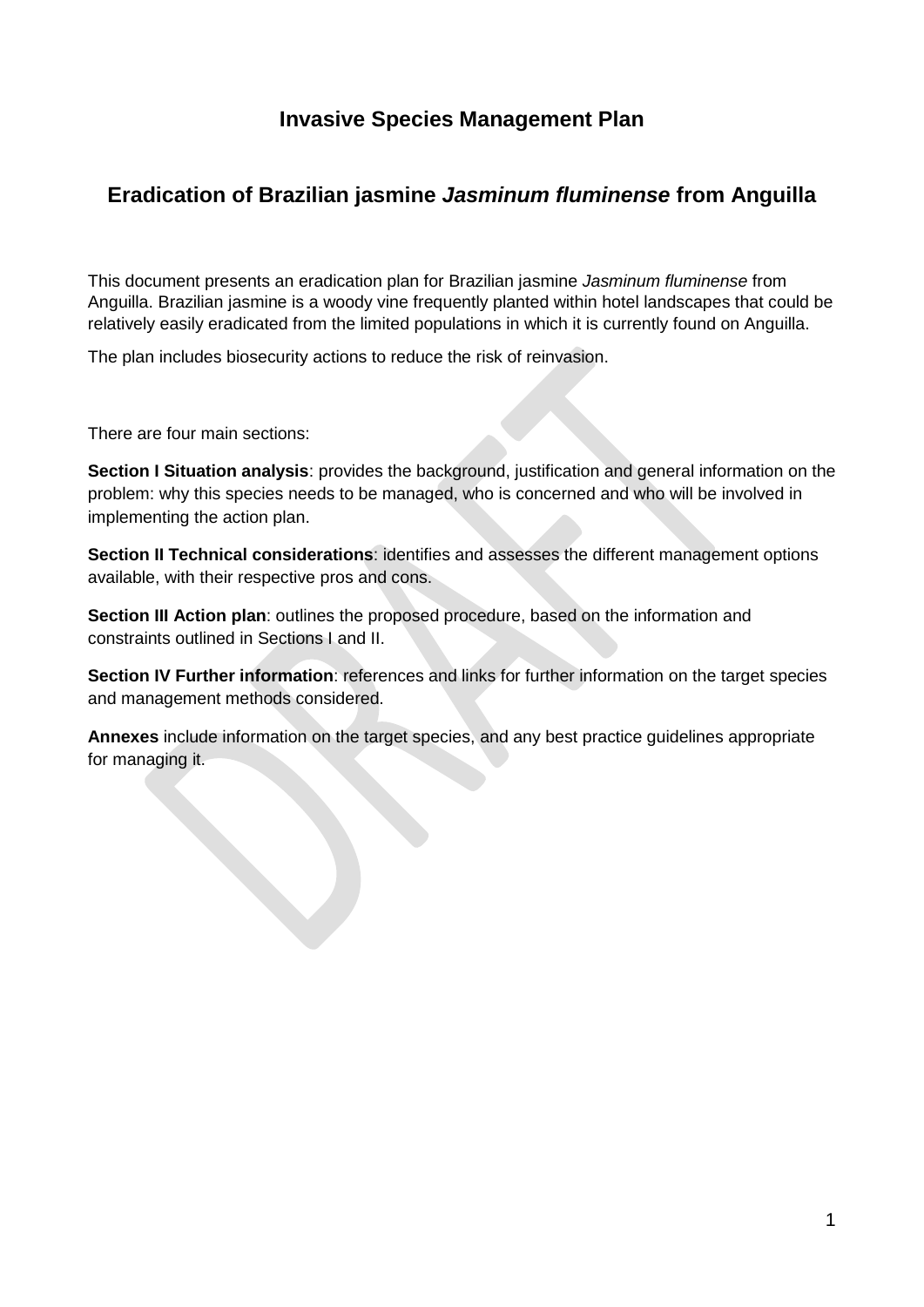# **Section I. Situation analysis**

This section provides background, justification and general information on the problem.

| <b>Title</b>                                                 | <b>Response</b>                                                                                                                                                                                                                                                                                                         |
|--------------------------------------------------------------|-------------------------------------------------------------------------------------------------------------------------------------------------------------------------------------------------------------------------------------------------------------------------------------------------------------------------|
|                                                              | (Give common and scientific names)                                                                                                                                                                                                                                                                                      |
| <b>Target species</b>                                        | Brazilian jasmine Jasminum fluminense                                                                                                                                                                                                                                                                                   |
|                                                              | (As detailed as possible)                                                                                                                                                                                                                                                                                               |
| <b>Distribution in</b><br>territory                          | Currently thought to occur only in a small number of populations (5-<br>10) and small total area (<1ha) on the main island of Anguilla,<br>probably associated with hotels. However, the exact distribution of<br>the species is not known and there is low confidence in the situation<br>assessment for this species. |
| Why is the species a                                         | (Justify why this species needs to be managed, summarising it's impacts on<br>biodiversity, the economy and/or public health)                                                                                                                                                                                           |
| problem?                                                     | Known to be highly invasive in the tropics and can form dense<br>thickets, smothering native vegetation, modifying ecosystems and<br>reducing plant diversity.                                                                                                                                                          |
|                                                              | (Identify any benefits this species provides)                                                                                                                                                                                                                                                                           |
| Does the species<br>provide any beneficial<br>effects?       | Popular ornamental species for landscaping and in gardens.                                                                                                                                                                                                                                                              |
|                                                              | (Summarise previous successes and failures at managing this species, if any)                                                                                                                                                                                                                                            |
| <b>Previous or current</b><br>management in the<br>territory | This species has not been managed before in Anguilla.                                                                                                                                                                                                                                                                   |
|                                                              | (How does this species arrive in the territory?)                                                                                                                                                                                                                                                                        |
| <b>Pathways of entry</b>                                     | Intentional introduction as an ornamental, most likely imported for<br>planting around hotels.                                                                                                                                                                                                                          |
| <b>Pathways of spread</b>                                    | (How does the species spread within the territory? This may be different for different<br>life stages)                                                                                                                                                                                                                  |
|                                                              | Moved and planted by people.                                                                                                                                                                                                                                                                                            |
|                                                              | J. fluminense spreads by seeds and vegetatively by cuttings and<br>lateral extensions of the stems.                                                                                                                                                                                                                     |
|                                                              | (Identify any key areas where knowledge is lacking, if any)                                                                                                                                                                                                                                                             |
| <b>Gaps in knowledge?</b>                                    | Mapping required to confirm the current distribution and abundance.                                                                                                                                                                                                                                                     |
|                                                              | It is not known how much it reproduces sexually versus asexually in<br>Anguilla. This might have a bearing on the management and<br>monitoring strategy in terms of speed and timing of recovery of<br>remaining populations post-treatment.                                                                            |
| <b>Legal framework</b>                                       | (Identify the legislation covering management actions for this species in terms of what<br>can be done, gaps)                                                                                                                                                                                                           |
|                                                              | <b>Plant Protection Act:</b><br>Can restrict the importation of plants that may pose a pest<br>or disease risk                                                                                                                                                                                                          |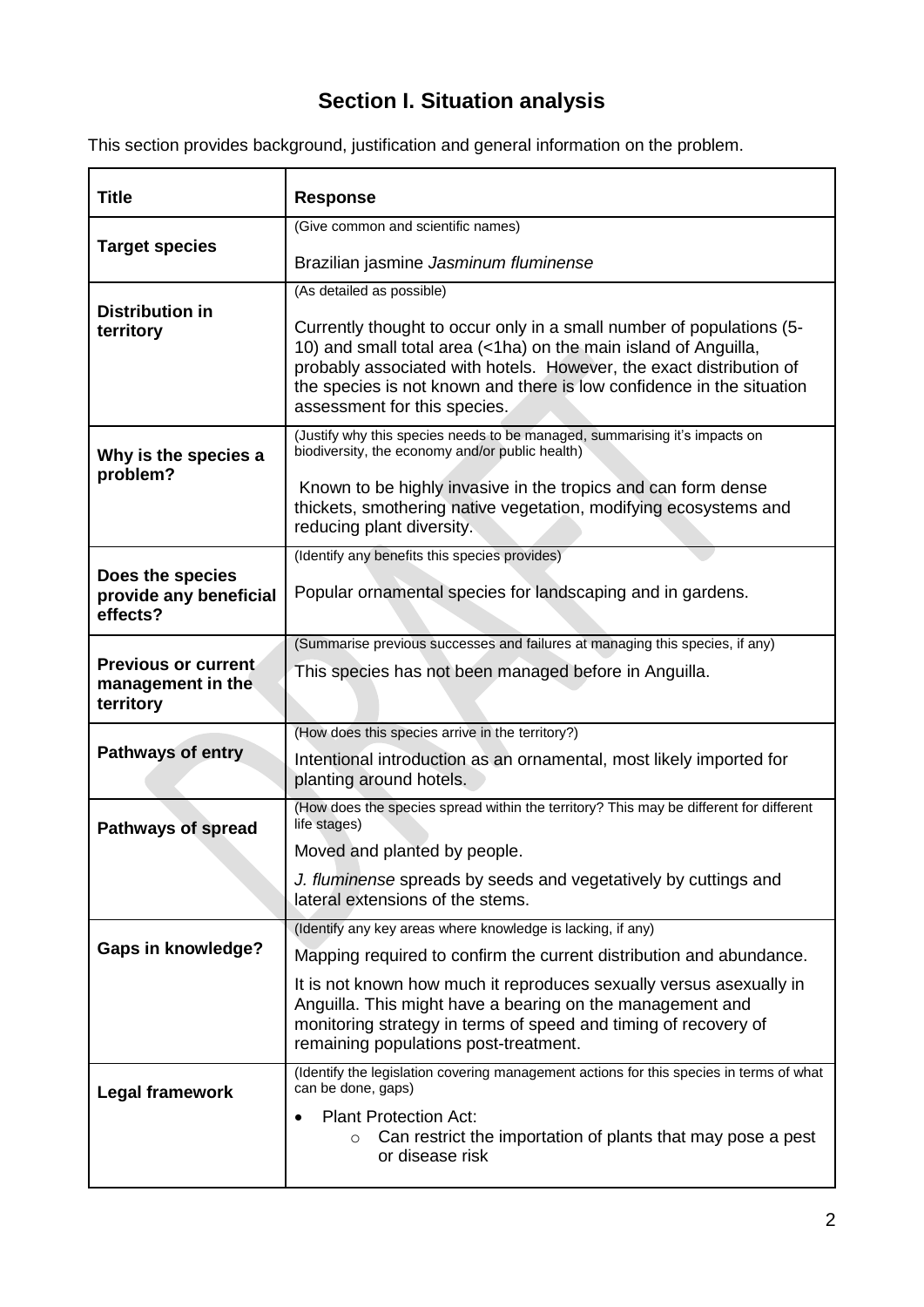| <b>Key stakeholders</b><br>affected by this<br>species | (List the key stakeholders and note briefly their interest in this species - impacts or<br>benefits. Add lines as necessary)                                                                                                                                                                                                                                                                                                                                                                                                 |                                                                                  |  |
|--------------------------------------------------------|------------------------------------------------------------------------------------------------------------------------------------------------------------------------------------------------------------------------------------------------------------------------------------------------------------------------------------------------------------------------------------------------------------------------------------------------------------------------------------------------------------------------------|----------------------------------------------------------------------------------|--|
|                                                        | <b>Stakeholder</b>                                                                                                                                                                                                                                                                                                                                                                                                                                                                                                           | <b>Interests</b>                                                                 |  |
|                                                        | <b>Hoteliers</b>                                                                                                                                                                                                                                                                                                                                                                                                                                                                                                             | Reluctant to lose landscaping plants                                             |  |
|                                                        | Householders                                                                                                                                                                                                                                                                                                                                                                                                                                                                                                                 | Reluctant to lose landscaping plants                                             |  |
|                                                        | Environment                                                                                                                                                                                                                                                                                                                                                                                                                                                                                                                  | Concerned about invasion into the<br>wider environment                           |  |
|                                                        | <b>National Trust</b>                                                                                                                                                                                                                                                                                                                                                                                                                                                                                                        | Concerned about invasion into the<br>wider environment                           |  |
| <b>Agencies involved in</b>                            | lines as necessary)                                                                                                                                                                                                                                                                                                                                                                                                                                                                                                          | (List the agencies or bodies who would be involved in managing this species. Add |  |
| management                                             | Agency                                                                                                                                                                                                                                                                                                                                                                                                                                                                                                                       | Role                                                                             |  |
|                                                        | Environment                                                                                                                                                                                                                                                                                                                                                                                                                                                                                                                  | Lead agency                                                                      |  |
|                                                        |                                                                                                                                                                                                                                                                                                                                                                                                                                                                                                                              | Implement the action plan                                                        |  |
|                                                        | <b>National Trust</b>                                                                                                                                                                                                                                                                                                                                                                                                                                                                                                        | <b>TBC</b>                                                                       |  |
|                                                        | <b>Hoteliers</b>                                                                                                                                                                                                                                                                                                                                                                                                                                                                                                             | Follow-up monitoring for new sprouts,<br>removing seedlings                      |  |
|                                                        | Householders<br>Follow-up monitoring for new sprouts,<br>removing seedlings                                                                                                                                                                                                                                                                                                                                                                                                                                                  |                                                                                  |  |
|                                                        | (Include any other information relevant to management of this species)                                                                                                                                                                                                                                                                                                                                                                                                                                                       |                                                                                  |  |
| Any other relevant<br>information                      | Identified in the prioritisation exercise in March 2020 as a species with<br>a high feasibility of eradication <sup>1</sup> .<br>Eradication is thought to be very feasible, given the current situation<br>and relative ease and effectiveness of methods. However, confidence<br>in the situation assessment is low and the species distribution needs<br>to be confirmed. There is a substantial risk of reinvasion post-<br>eradication and regulation may be required to prevent further import /<br>use of this plant. |                                                                                  |  |
|                                                        |                                                                                                                                                                                                                                                                                                                                                                                                                                                                                                                              |                                                                                  |  |

1

<sup>1</sup> See the workshop report at http://www.nonnativespecies.org//downloadDocument.cfm?id=2285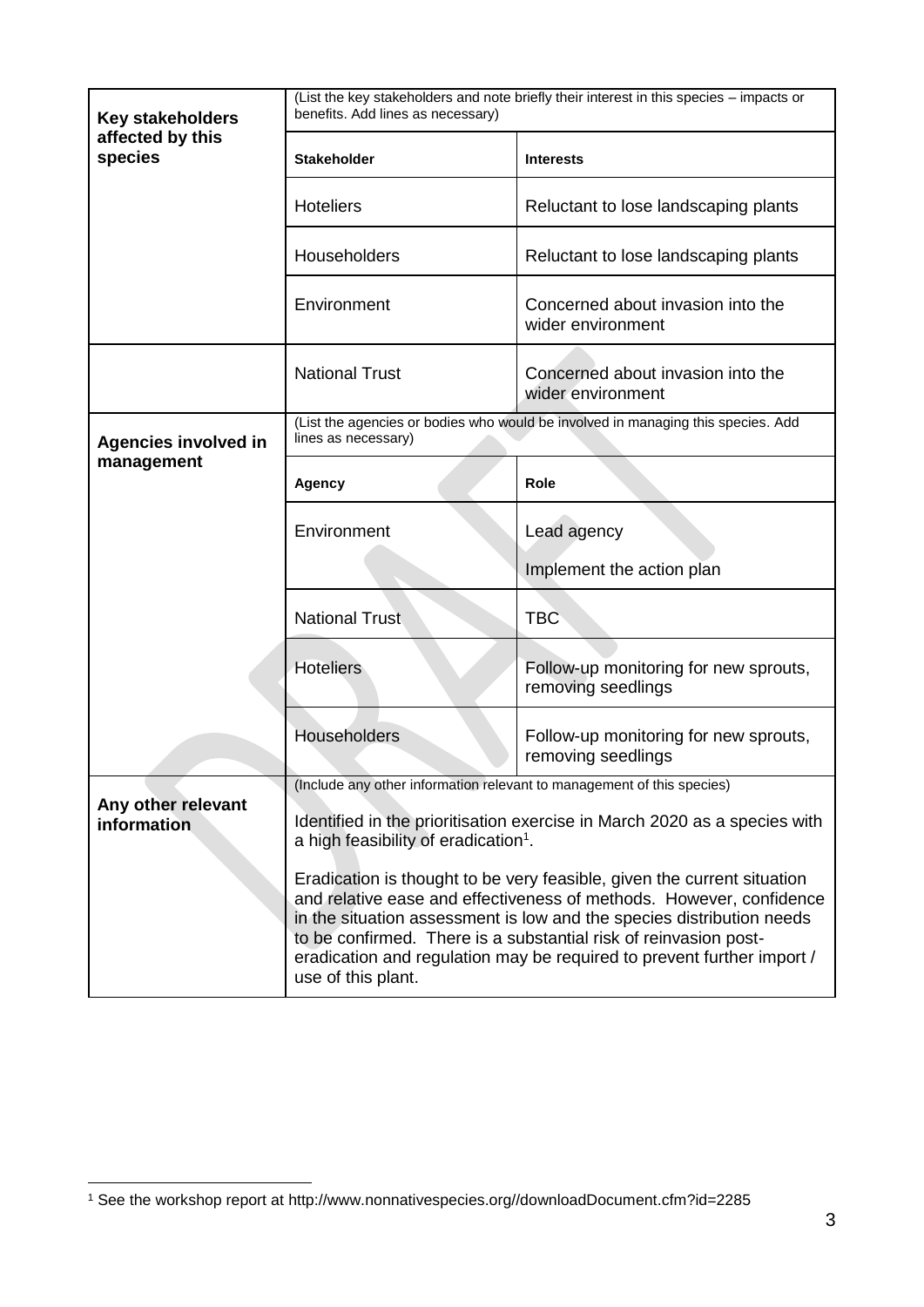## **Section II. Technical considerations**

This section assesses the different management options available.

|                                                 | This section assesses the different management options available.                                                                                                                                                                                                      |                                                                                                      |                                                                                  |                                                                                                                                                                       |
|-------------------------------------------------|------------------------------------------------------------------------------------------------------------------------------------------------------------------------------------------------------------------------------------------------------------------------|------------------------------------------------------------------------------------------------------|----------------------------------------------------------------------------------|-----------------------------------------------------------------------------------------------------------------------------------------------------------------------|
|                                                 |                                                                                                                                                                                                                                                                        | (Identify where you want to be in the future. For example: eradication of species X from Y Cay)      |                                                                                  |                                                                                                                                                                       |
| Goal                                            | Brazilian jasmine will have been completely eradicated from the territory of Anguilla, with a low, managed, risk of<br>reintroduction.                                                                                                                                 |                                                                                                      |                                                                                  |                                                                                                                                                                       |
|                                                 | (What you want to happen in order to reach the goal. Add extra lines if required)                                                                                                                                                                                      |                                                                                                      |                                                                                  |                                                                                                                                                                       |
| <b>Objectives</b>                               | 1. Removal of mature plants                                                                                                                                                                                                                                            |                                                                                                      |                                                                                  |                                                                                                                                                                       |
|                                                 | 2. Programme of manual removal of seedlings and small plants.                                                                                                                                                                                                          |                                                                                                      |                                                                                  |                                                                                                                                                                       |
|                                                 | 3. Promotion of alternative native or non-invasive species                                                                                                                                                                                                             |                                                                                                      |                                                                                  |                                                                                                                                                                       |
|                                                 | Assessment of possible management methods<br>List the possible methods for management if there are more than one. Examples are: manual removal; using pesticides; biocontrol, etc.). Add extra lines if required.                                                      |                                                                                                      |                                                                                  |                                                                                                                                                                       |
|                                                 |                                                                                                                                                                                                                                                                        |                                                                                                      |                                                                                  |                                                                                                                                                                       |
| <b>Method</b>                                   | Summary outline of the method                                                                                                                                                                                                                                          | <b>Pros</b>                                                                                          | <b>Cons</b>                                                                      | <b>Conclusion on feasibility</b>                                                                                                                                      |
|                                                 |                                                                                                                                                                                                                                                                        | negative impacts, and acceptability                                                                  | Consider: effectiveness, practicality, existing expertise, cost,                 |                                                                                                                                                                       |
| Manual<br>removal                               | Seedlings and small plants can be removed<br>by hand.                                                                                                                                                                                                                  | Very effective and<br>practical, no negative<br>impact                                               | Cheap: labour costs<br>only. Can be done by<br>volunteers                        | Very feasible: stops re-<br>growth                                                                                                                                    |
| Manual<br>removal and<br>herbicide<br>treatment | Larger plants can be cut at ground level and<br>stump treated using triclopyr herbicide.<br>Follow up treatments and repeated<br>applications will likely be necessary. Given<br>the assumed restricted distribution of this<br>species, hotels would need to agree to | Very effective and<br>practical.<br>Impact of herbicides on<br>the environment<br>minimised by using | Hoteliers and<br>householders may be<br>reluctant to lose large<br>feature vines | Very feasible: would require<br>communications actions<br>with stakeholders to ensure<br>acceptance. Formulations<br>of suitable herbicides are<br>available for spot |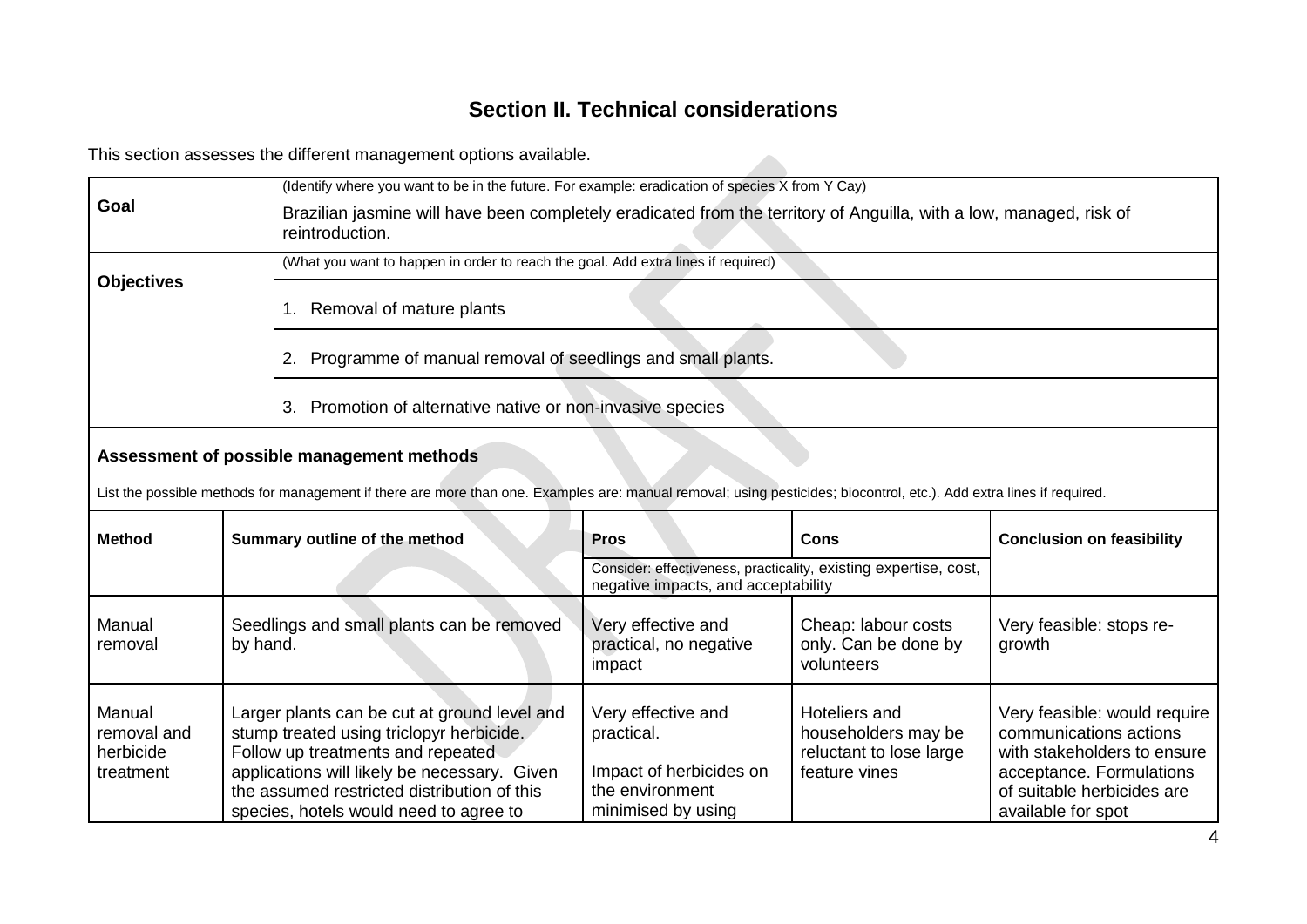|                   | remove the plant as well as any plants being<br>removed from the wild. | stump treatment (not<br>applying a general spray)                                                      | Concerns about the use<br>of herbicides on the<br>high water table in<br>Anguilla.<br>Cost includes labour<br>plus cutting equipment,<br>and herbicides /<br>herbicide application<br>equipment / PPE | application, and application<br>near water sources.<br>Non-invasive replacement<br>species could be<br>recommended and/or<br>arranged. |
|-------------------|------------------------------------------------------------------------|--------------------------------------------------------------------------------------------------------|-------------------------------------------------------------------------------------------------------------------------------------------------------------------------------------------------------|----------------------------------------------------------------------------------------------------------------------------------------|
| <b>Biocontrol</b> | No species-specific biocontrol agent<br>currently known.               | Overcomes hoteliers'<br>and householders'<br>reluctance to accept the<br>loss of landscaping<br>plants | Expensive, and no<br>known agent at the<br>present                                                                                                                                                    | Not currently feasible                                                                                                                 |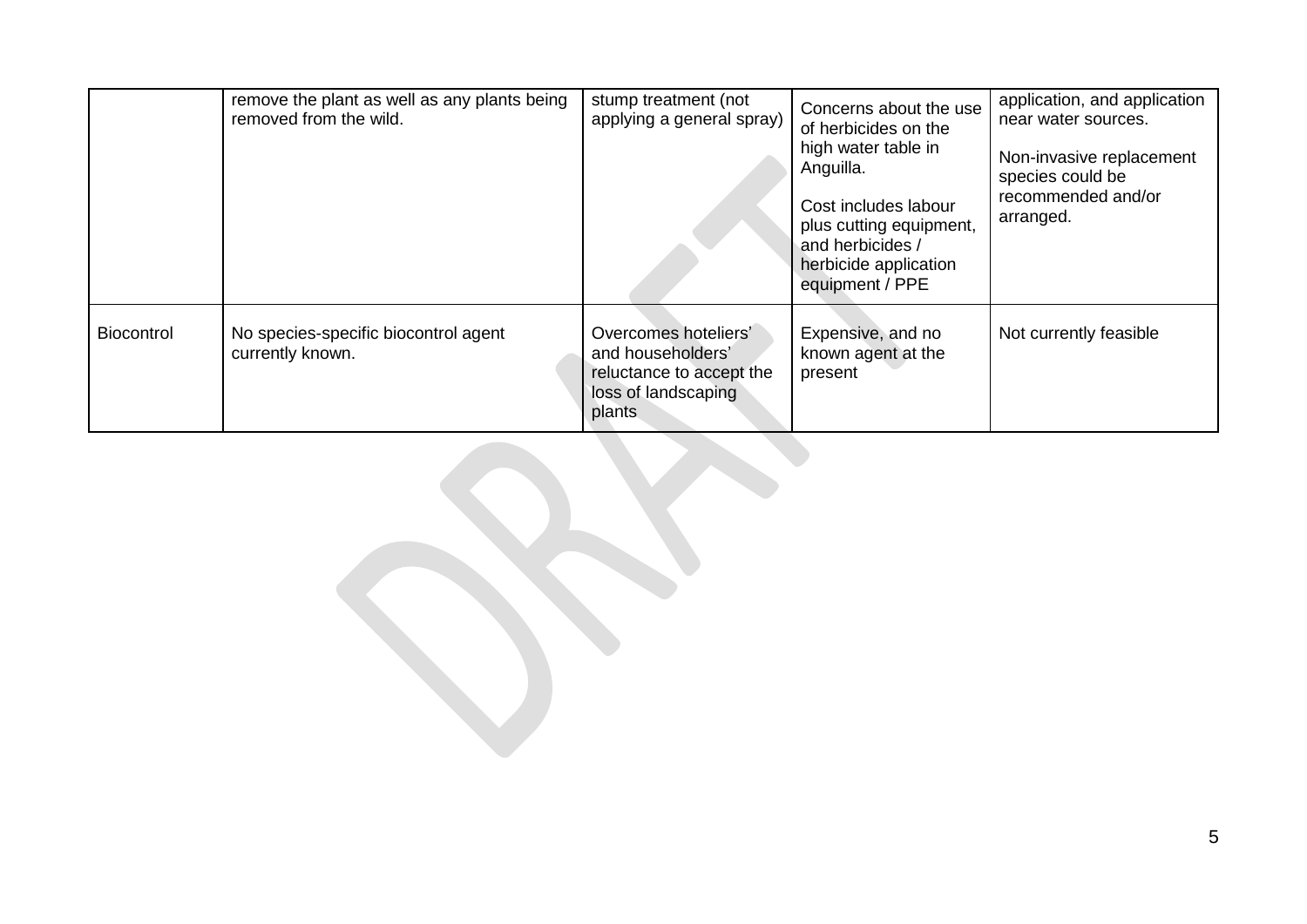# **Section III Action Plan**

This is the proposed procedure, based on the information and constraints outlined in Sections I and II.

| <b>Title</b>                  | <b>Response</b>                                                                                                                             |                           |         |
|-------------------------------|---------------------------------------------------------------------------------------------------------------------------------------------|---------------------------|---------|
| <b>Strategy to be</b><br>used | (Note that this may use a combination of the methods outlined in Section II)<br>Manual removal and herbicide treatment of Brazilian jasmine |                           |         |
| <b>Budget</b> (add extra      | Item/action                                                                                                                                 | <b>Sources of funding</b> | Cost \$ |
| lines as required)            | Labour                                                                                                                                      | TBC                       | \$TBC   |
|                               | Transport, fuel                                                                                                                             | <b>TBC</b>                | \$TBC   |
|                               | Herbicides, application<br>equipment, PPE                                                                                                   | <b>TBC</b>                | \$TBC   |
|                               | <b>Communications materials</b>                                                                                                             | TBC                       | \$TBC   |

#### **Actions**

The objectives come from the table in Section II. Actions should include stakeholder engagement, and post-management surveillance. Add further objectives if required.

| <b>Objective 1. Removal of mature plants</b>            |                                                                                                                                                                                                                          |                    |
|---------------------------------------------------------|--------------------------------------------------------------------------------------------------------------------------------------------------------------------------------------------------------------------------|--------------------|
| <b>Proposed procedure</b> (add more lines as necessary) |                                                                                                                                                                                                                          |                    |
| <b>Timeline</b>                                         | <b>Action</b>                                                                                                                                                                                                            | <b>Responsible</b> |
| <b>TBC</b>                                              | Map existing distribution of Brazilian jasmine                                                                                                                                                                           | TBC                |
| <b>TBC</b>                                              | Train teams in safe herbicide application techniques for<br>stump treatment in the context of concerns about<br>herbicide impact on the water table. Teams will also be<br>trained in the disposal of cut plant material | <b>TBC</b>         |
| <b>TBC</b>                                              | Communications and awareness programme with the<br>community to raise awareness and promote<br>compliance                                                                                                                | <b>TBC</b>         |
| TBC                                                     | Arrange access to plants on private property as<br>necessary                                                                                                                                                             | <b>TBC</b>         |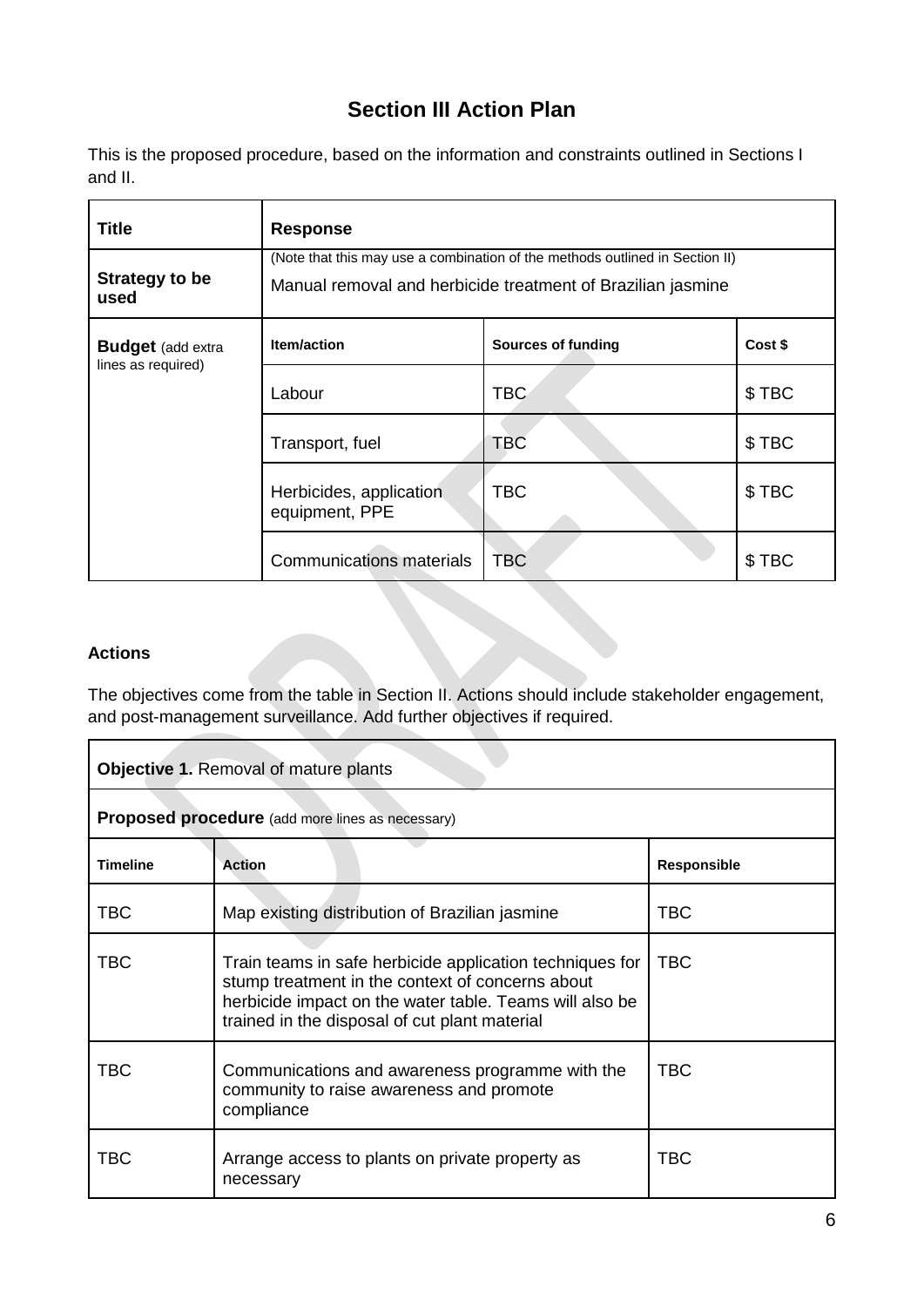| <b>TBC</b> | Implement programme of cutting and stump treatment | <b>TBC</b> |
|------------|----------------------------------------------------|------------|
|            |                                                    |            |

| Objective 2. Programme of manual removal of seedlings and small plants. |                                                                                                                                             |             |  |
|-------------------------------------------------------------------------|---------------------------------------------------------------------------------------------------------------------------------------------|-------------|--|
|                                                                         | <b>Proposed procedure</b> (add more lines as necessary)                                                                                     |             |  |
| <b>Timeline</b>                                                         | <b>Action</b>                                                                                                                               | Responsible |  |
| <b>TBC</b>                                                              | Manual removal of seedlings post-treatment of mature<br>plants                                                                              | <b>TBC</b>  |  |
| <b>TBC</b>                                                              | Campaign of public engagement to check for and<br>remove seedlings in private property                                                      | <b>TBC</b>  |  |
| <b>TBC</b>                                                              | Training of DECR, Public Works, Agriculture and<br>National Trust staff on identification of Brazilian<br>jasmine seedling and adult stages | <b>TBC</b>  |  |
| <b>TBC</b>                                                              | Monitoring post-eradication of all affected areas and<br>buffer zone to ensure all plants and new seedlings are<br>removed.                 | <b>TBC</b>  |  |
|                                                                         |                                                                                                                                             |             |  |
|                                                                         |                                                                                                                                             |             |  |

| <b>Objective 3.</b> Promotion of alternative native or non-invasive species |                                                                                                                                                 |                    |
|-----------------------------------------------------------------------------|-------------------------------------------------------------------------------------------------------------------------------------------------|--------------------|
|                                                                             | <b>Proposed procedure</b> (add more lines as necessary)                                                                                         |                    |
| <b>Timeline</b>                                                             | <b>Action</b>                                                                                                                                   | <b>Responsible</b> |
| <b>TBC</b>                                                                  | Communications and awareness programme with the<br>community (and particularly for hoteliers) on alternative<br>native and non-invasive species | <b>TBC</b>         |
| <b>TBC</b>                                                                  | Nurseries encouraged to propagate native species?                                                                                               | TBC                |
| <b>TBC</b>                                                                  | Information materials on suitable alternative species<br>prepared and distributed?                                                              | <b>TBC</b>         |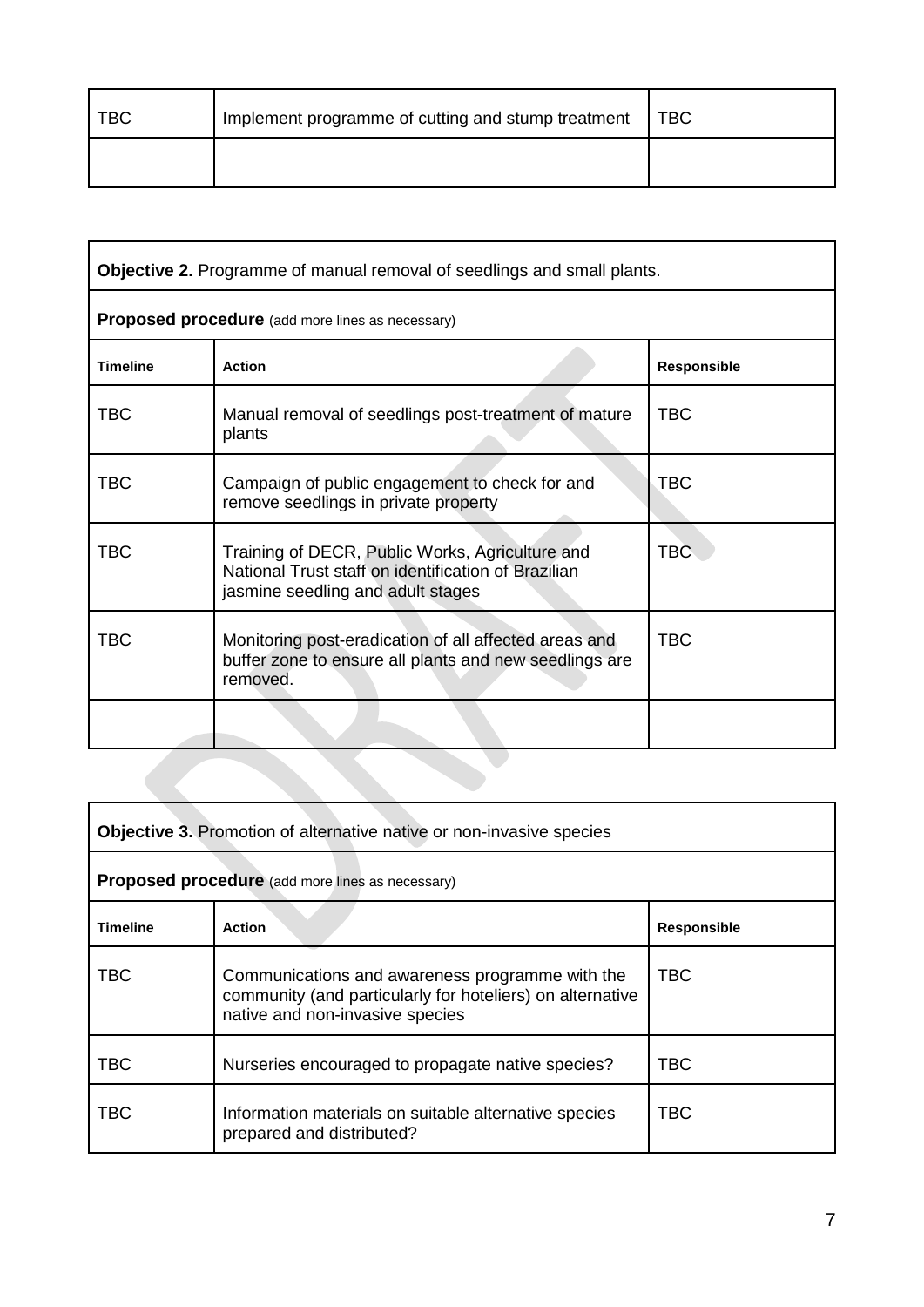| Materials created for this purpose could be for multiple<br>species, similar to Hawaii's "Plant Pono" campaign:<br>https://plantpono.org/pono-plants/ |  |
|-------------------------------------------------------------------------------------------------------------------------------------------------------|--|
|                                                                                                                                                       |  |

| Biosecurity measures required to prevent reinvasion     |                                                                                                                        |                    |
|---------------------------------------------------------|------------------------------------------------------------------------------------------------------------------------|--------------------|
| <b>Proposed procedure</b> (add more lines as necessary) |                                                                                                                        |                    |
| <b>Timeline</b>                                         | <b>Action</b>                                                                                                          | <b>Responsible</b> |
| TBC                                                     | Importation of Brazilian jasmine into Anguilla to be<br>prohibited.                                                    | TBC                |
| TBC                                                     | Biosecurity inspectors and agriculture officers trained<br>in identifying this species.                                | <b>TBC</b>         |
| <b>TBC</b>                                              | Factsheets developed for biosecurity inspectors and<br>customs officers. Information shared with all ports of<br>entry | TBC.               |
| TBC                                                     | Inter-island biosecurity measures implemented                                                                          | <b>TBC</b>         |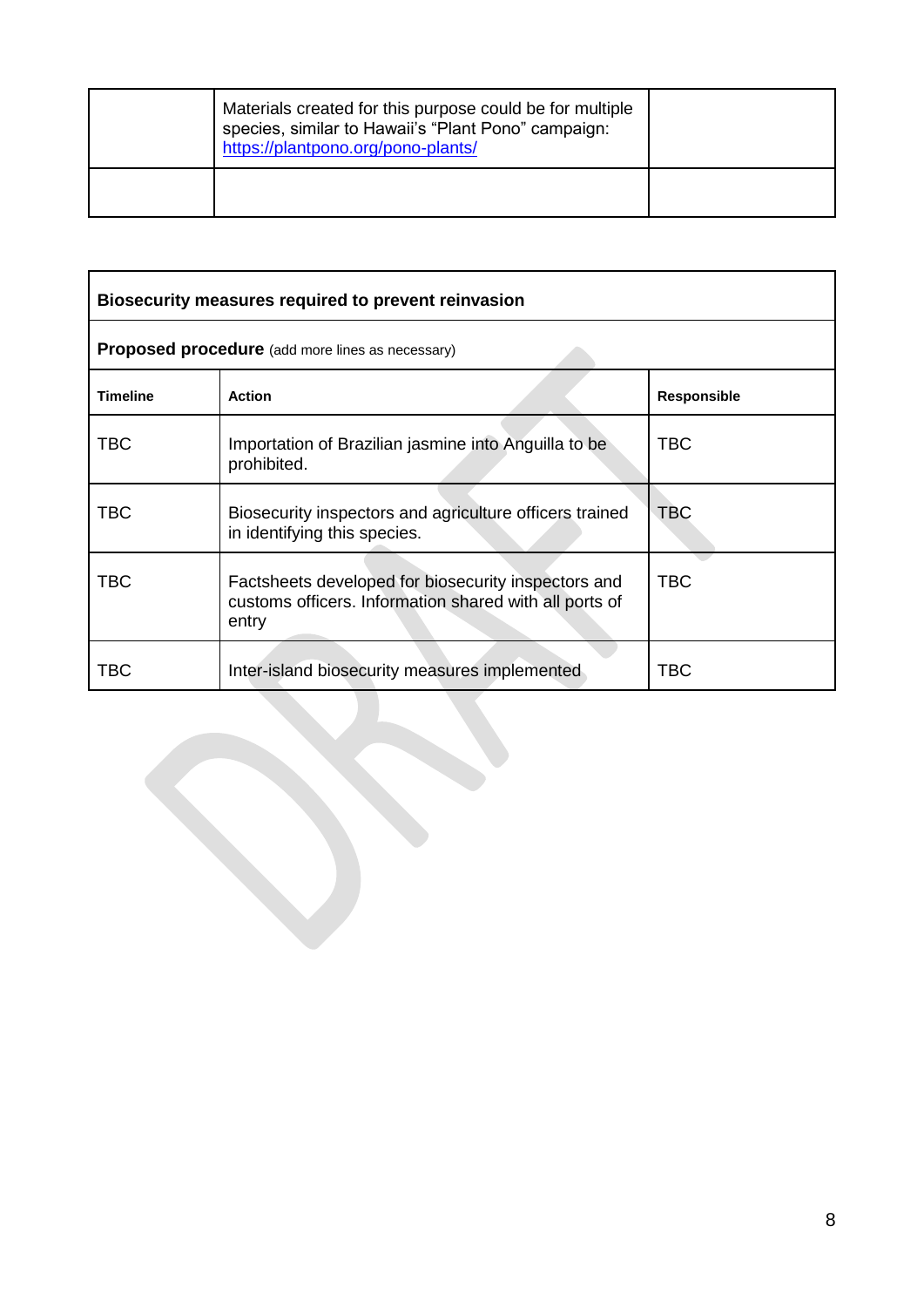## **Section IV Further information**

For further information see the references and links below.

#### **References**

IUCN (2018). Guidelines for invasive species planning and management on islands. Cambridge, UK and Gland, Switzerland: IUCN. Viii + 40pp.

Booy, O. *et al*. (2020). Prioritising the management of established invasive non-native species in Anguilla: eradication and spread prevention. March 2020. [http://www.nonnativespecies.org//downloadDocument.cfm?id=2285](http://www.nonnativespecies.org/downloadDocument.cfm?id=2285)

#### **Links**

- CABI Datasheet<https://www.cabi.org/isc/datasheet/115014>
- University of Florida Center for Aquatic and Invasive Plants [http://plants.ifas.ufl.edu/plant](http://plants.ifas.ufl.edu/plant-directory/jasminum-fluminense/)[directory/jasminum-fluminense/](http://plants.ifas.ufl.edu/plant-directory/jasminum-fluminense/)
- USDA<https://plants.usda.gov/core/profile?symbol=JAFL>
- Risk assessment for Hawaii<https://plantpono.org/hpwra/jasminum-fluminense/>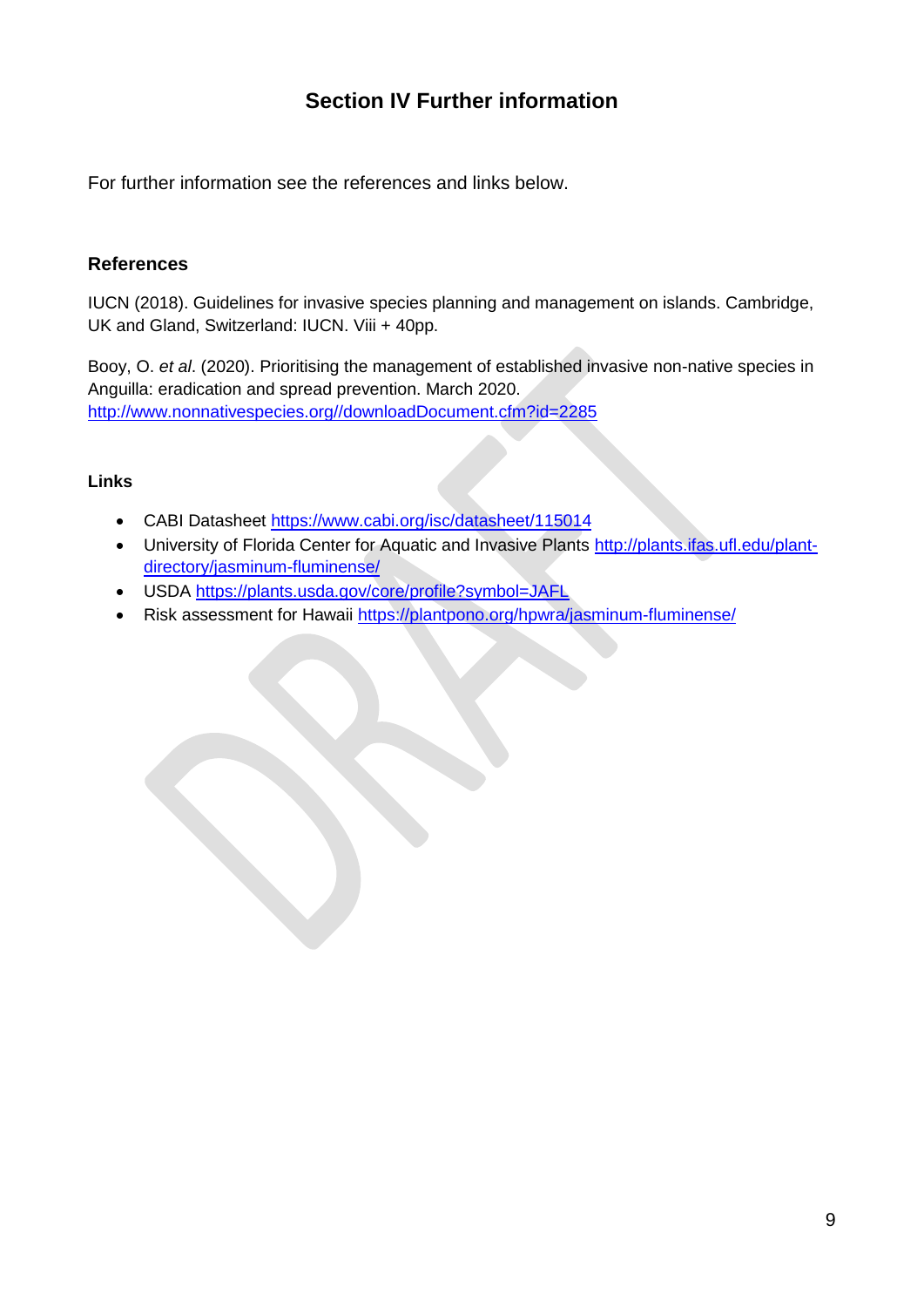# **Annex 1. Information on the target species**

|                                 | (Common and scientific names)                                                                                                                                                                                                                                                                                                                                                                                                                                                                                                                     |
|---------------------------------|---------------------------------------------------------------------------------------------------------------------------------------------------------------------------------------------------------------------------------------------------------------------------------------------------------------------------------------------------------------------------------------------------------------------------------------------------------------------------------------------------------------------------------------------------|
| <b>Species name</b>             | Brazilian jasmine Jasminum fluminense                                                                                                                                                                                                                                                                                                                                                                                                                                                                                                             |
|                                 | (Give details of all stages in the life cycle)                                                                                                                                                                                                                                                                                                                                                                                                                                                                                                    |
| <b>Description</b>              | J. fluminense is native to Tropical Africa and the Arabian Peninsula.                                                                                                                                                                                                                                                                                                                                                                                                                                                                             |
|                                 | Evergreen, woody, and twining vine reaching 4-6 metres in length. Stems<br>are cylindrical, up to 1 cm in diameter, glabrescent when mature, with<br>numerous lateral branches. Leaves are 5-10 cm long; leaflets 2-5 x 2-3.5<br>cm (terminal leaflet larger than the lateral ones), broadly oval in shape.<br>Numerous fragrant white flowers. Fruit is shiny purple / black, 5-8 mm in<br>diameter.                                                                                                                                             |
|                                 | (Give details of any other species which could be confused with the target species)                                                                                                                                                                                                                                                                                                                                                                                                                                                               |
| <b>Similar species</b>          | None present in Anguilla.                                                                                                                                                                                                                                                                                                                                                                                                                                                                                                                         |
|                                 | (Include seed bank longevity for plants)                                                                                                                                                                                                                                                                                                                                                                                                                                                                                                          |
| Life cycle                      | J. fluminense can be found flowering throughout the year. In Puerto Rico,<br>this species commonly flowers from September to December and fruiting<br>is from January to August.                                                                                                                                                                                                                                                                                                                                                                  |
|                                 | Under favourable conditions, plants of J. fluminense can survive for<br>several years and fruits are produced in abundance. Germination rates are<br>high and dense plots of seedlings can be found in the field. J. fluminense<br>also roots whenever stems come in contact with the ground. The stems of<br>established plants may extend as much as 2 or 3 m in one year. Seedlings<br>grow much more slowly.                                                                                                                                  |
|                                 | J. fluminense spreads by seeds and vegetatively by cuttings and lateral<br>extensions of the stems.                                                                                                                                                                                                                                                                                                                                                                                                                                               |
| <b>Ecology and</b><br>behaviour | It has great dispersal capacity due to seeds which can be easily dispersed<br>by birds and mammals.                                                                                                                                                                                                                                                                                                                                                                                                                                               |
|                                 | J. fluminense prefers to grow in areas receiving about 750 to 1800 mm of<br>annual rainfall, from near sea level to more than 600-800 metres in<br>elevation. This species is adapted to a great variety of soil types but does<br>not tolerate poorly drained soils. It is restricted to areas with minimum<br>temperatures above 1.7°C and is able to grow on the coast in areas that<br>do not receive salt spray. The plant tolerates partial shade, but grows<br>rapidly climbing up areas in the canopy of the forest with better sunlight. |
| <b>Habitats</b>                 | J. fluminense can be found growing along roads, in pastures, riverbanks,<br>agricultural fields, forest gaps, and disturbed areas as well as in moist<br>undisturbed forests in tropical and subtropical regions. It is commonly<br>planted as an ornamental in gardens, yards, fence-lines and hedges.                                                                                                                                                                                                                                           |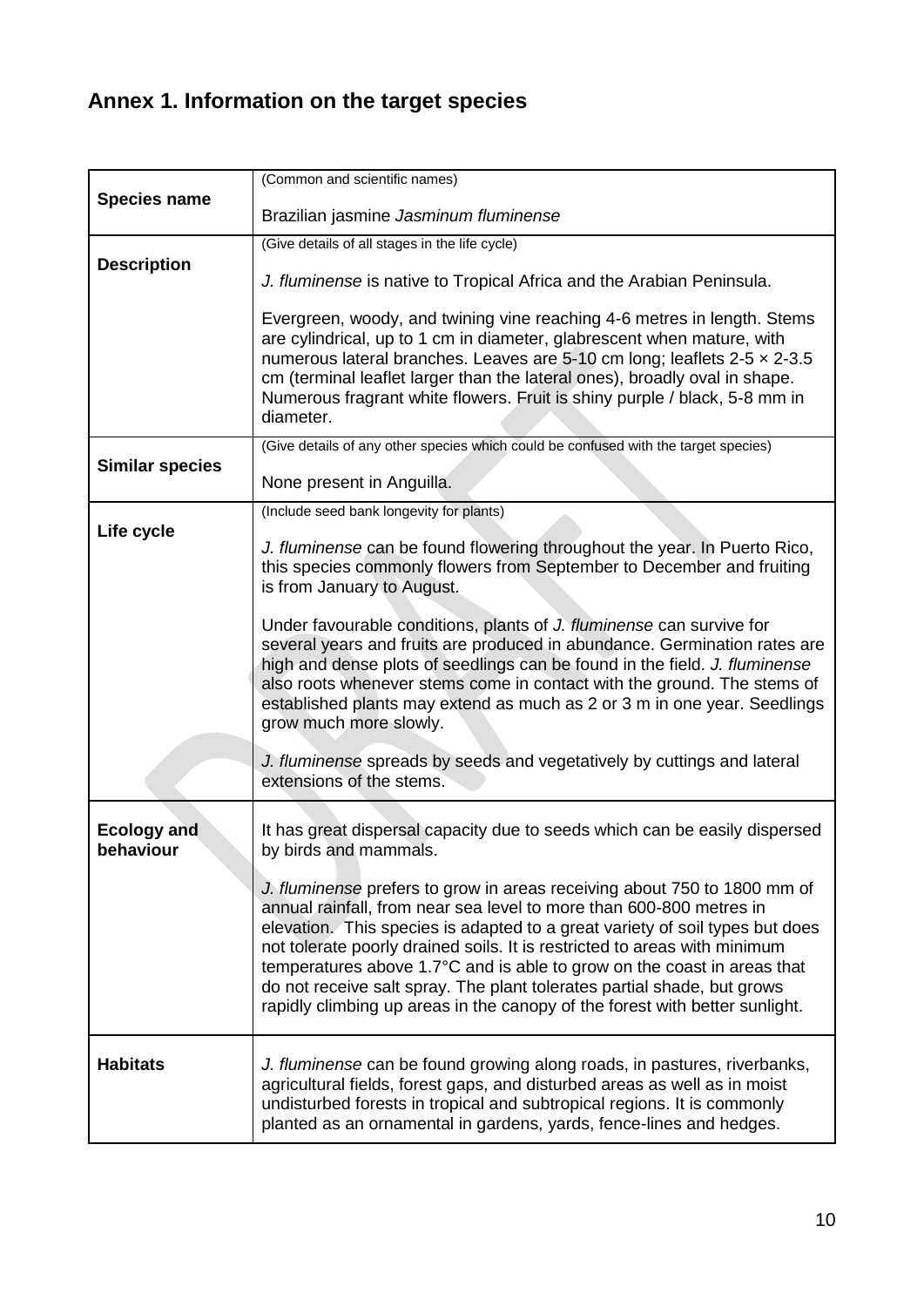**Any other relevant information**

The risk of introduction of *J. fluminense* is very high. This species has been intentionally planted as an ornamental in many tropical and subtropical regions. It has escaped from gardens and spreads rapidly into natural forest, climbing into the canopy of mature trees completely engulfing native vegetation. Widely available on the internet.



Brazilian jasmine. Image © Forest Starr & Kim Starr - CC BY 4.0



Brazilian jasmine mature fruits. Image ©Smithsonian Institution/Pedro Acevedo-Rodriguez- CC BY 4.0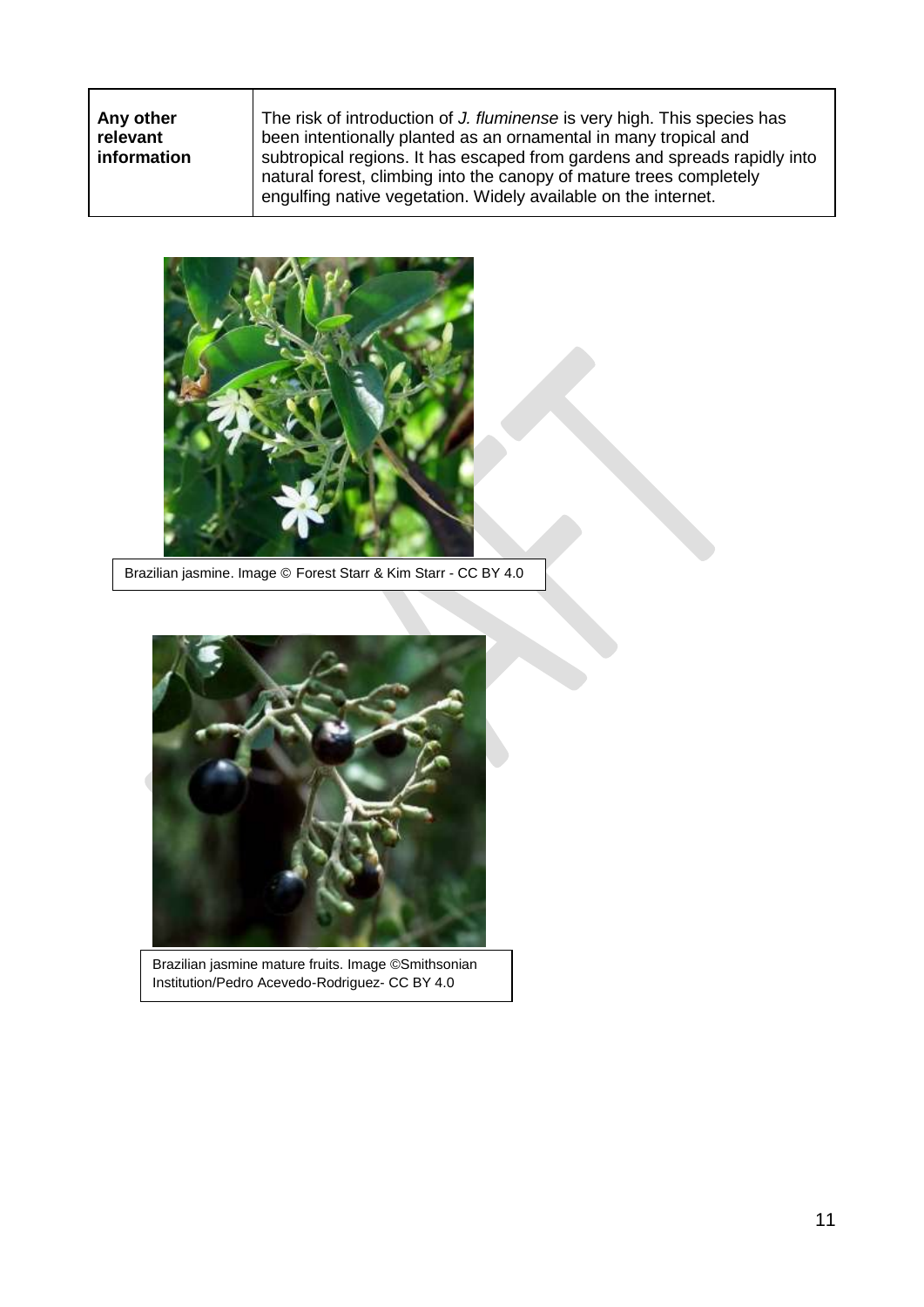# **Annex 2. Best practice guidelines**

## **A. General guidelines**

General guidelines for weed control are:

- Timing is important, you need to hit weeds before they start flowering: "1 years weed is 7 years seed"
- Do not start without planning for follow-up.
- Look at the big picture: what will happen when the target weed is removed? Worse ones can come in, especially if removal results in disturbed land, and some weeds can be useful in sheltering newly planted endemic species.
- Pick the right method for the job not just with regards the weed species but also taking into consideration the context. There are two main approaches:
	- o Large-scale short-term action with relatively little input: typically for agricultural and pasture clearing.
	- o Longer term action, of varying scale and often with high input: typically for conservation work.
- When tackling a widespread weed, start with the outliers. Remove these first, and then focus on the main area of infestation.
- Success can be achieved only by on-going removal. Don't think you can do it with a single one-off treatment.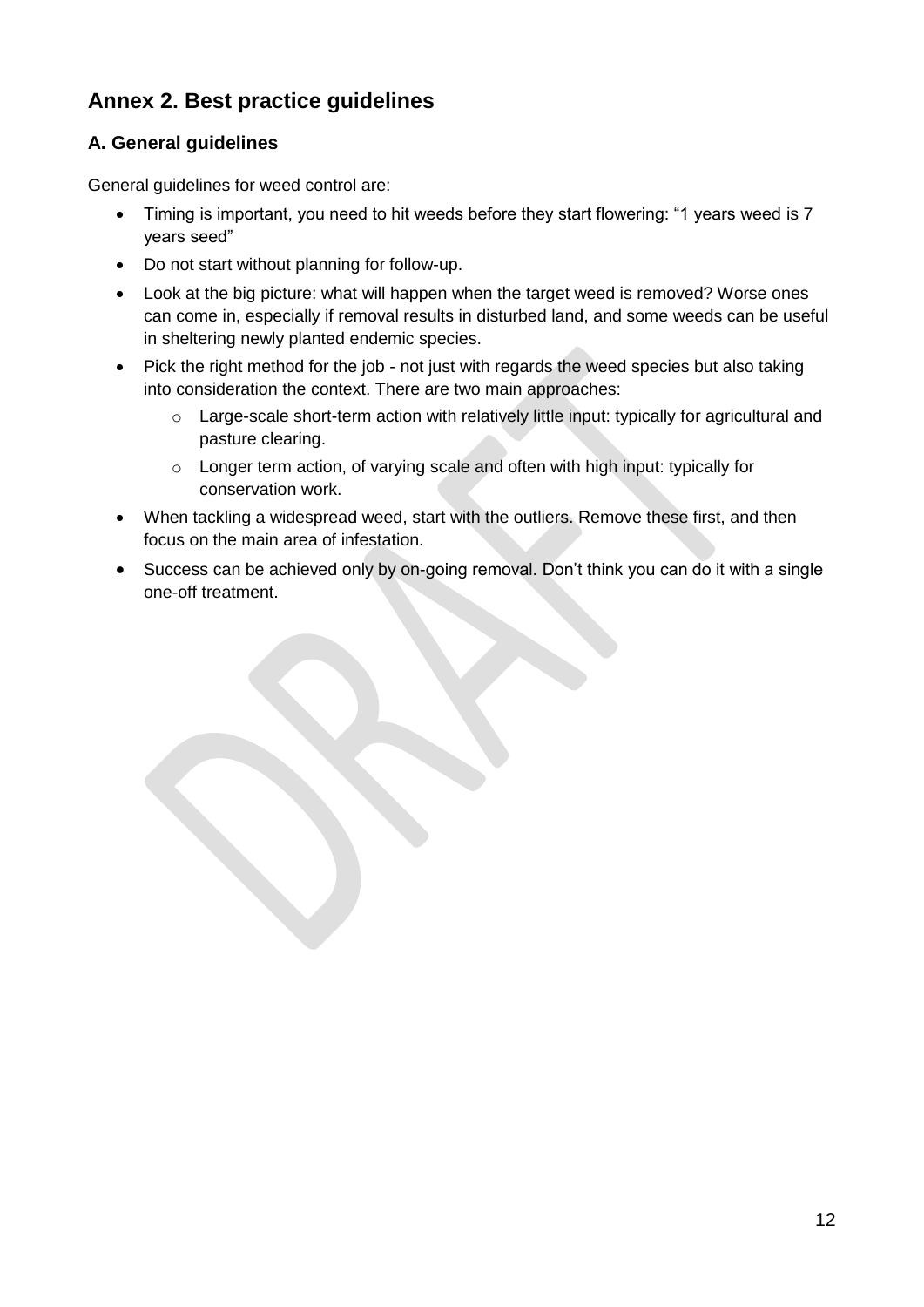### **B. Best practice guidelines on disposing of cut weeds**

Poor disposal, such as dumping green waste over a fence or in the forest is one of the main ways that weeds escape from gardens and start spreading. Some of the ways to minimise the spread of weeds through responsible disposal of green waste include:

- Drying (any weed):
	- o Leave weeds in the sun to dry before disposing of them.
	- o Rhizomes or tubers can be hung up in trees in dry regions to wither. Then burn them or take them to the landfill site.
- Burning (rushes, grasses, woody weeds):
	- $\circ$  Dry cut weeds and then burn them in a bonfire or simple incinerator made from a 40 gallon oil drum. Be careful not to create a large fire which can go out of control.
- Bagging and rotting down (weed with seeds, weeds with bulbs and tubers):
	- $\circ$  Dispose of weeds that are already seeding or readily able to reproduce vegetatively, including through suckers and bulbs, by placing them in a black plastic bag, sealing it and 'baking it' in the sun until destroyed.
- Composting (any small weeds, the leafy parts of larger weeds and woody weeds)
	- $\circ$  Remove any problem parts (tubers, rhizomes, berries & fruit) and either take them to the landfill site, rot them down in a black bag or dry them for burning, as described above. Compost the other parts of the plant.
	- $\circ$  Cover your compost so that seeds cannot be distributed by wind or animals.
	- o Do not compost tubers or roots such as ginger that are likely to re-sprout and are not likely to be killed in compost heaps.
- Mulching and chipping (larger leafy and woody weeds):
	- o Finely shredding weeds in a garden mulcher before burying or composting will increase the rate of breakdown.
	- $\circ$  Mulched weeds such make an excellent slow-release feed for fruit trees.
	- $\circ$  Mulches and wood chip ground covering help suppress new weed growth and hold moisture in.
- Transporting to the landfill site (any weed material):
	- o Always cover trailers when transporting plant material to prevent seeds and other live plant material falling off.
	- $\circ$  Don't fill the trailer or truck so full that weeds can fall off.
	- $\circ$  Never transport weeds in full seed or you will just spread seeds across the land. Bag up any plants with seeds before transporting them off the site.
- Leaving in situ (any weed with seed heads or fruit, any weeds where moving cut plant material would cause damage):
	- o Cut weeds can be piled, or left lying as they fall, depending on the situation.
	- o Note that rats can use piles of cut plant stems as refuges.